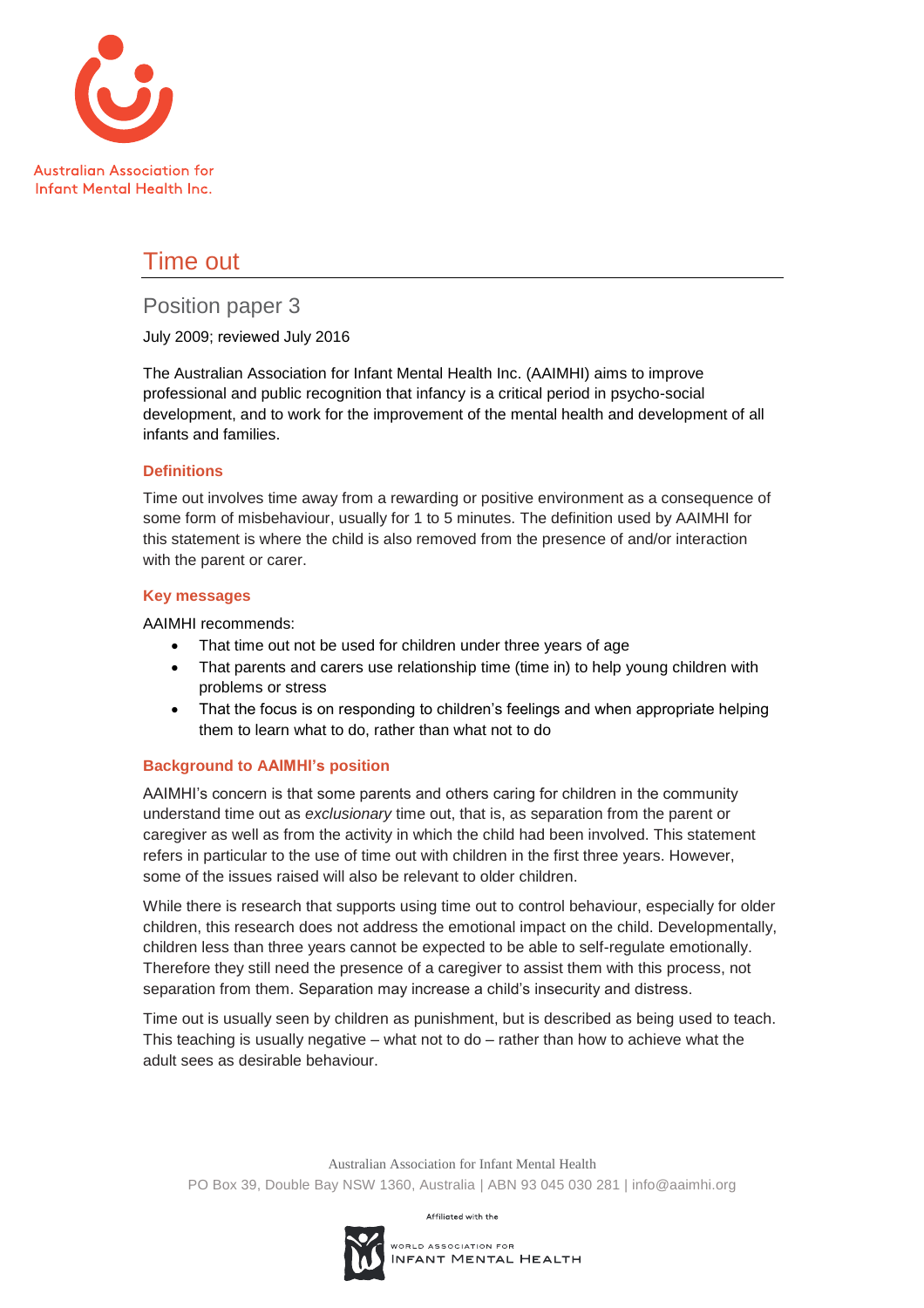Neuroscience research shows that the brain bases of and responses to social pain (social exclusion) are similar to those of physical pain. The long-term effects of this on the brain are not yet fully understood (Eisenberger, 2003).

Many older children have never had emotional regulation modelled to them by their caregivers in ways that enable them to learn self-regulation. They therefore also need the presence of a caregiver to assist them with the management of their feelings.

Children under three years may not have the developmental capacity to keep in mind the connection between their behaviour and the response of the caregiver, especially if there is any time delay.

Unregulated feelings are the cause of 'out of control' behaviour; responding to this behaviour needs to be about responding to the underlying emotional need of the child. The most effective, long-lasting way to respond to this behaviour is for caregivers to understand how the child is feeling and thinking. Then the parent or carer can anticipate when problems will arise and plan to prevent them. When they do happen the parent can show that strong feelings can be understood and managed. Sometimes therapy may be needed for persistent 'out of control' behaviour.

### **Statement of AAIMHI's position on time out**

The AAIMHI position on responding to children's behaviour is informed by an attachment theory model of relationships which is now backed by a very significant body of research. It is also informed by research into brain development.

The use of time out (where the child is removed from contact with the parent or carer) with children *under three years* is inappropriate. The use of time out with children *over three years* needs to be carefully considered in relation to the individual child's experience and needs.

AAIMHI concerns in relation to use of exclusionary (where the child is separated from the parent or caregiver) time out for children less than three years are:

- It does not teach constructive ways to deal with problems; instead it teaches separation as a way to deal with problems.
- It does not take into consideration the developmental capacities of young children under three. From an attachment and development-based point of view, children this age are experimenting and do not yet have the necessary skills to control impulses and emotion, i.e. their behaviour is not *misbehaviour*.
- It deliberately cuts off the child from the relationship with parent or carer so that the child feels powerless to connect with the adult; this cutting off from relationship is an intended consequence for the child's behaviour and is seen by the child as a punishment.
- Cutting the child off from the relationship with the person whom they see as their safe base, to turn to for comfort and help when in trouble, is confusing and disorganising for the child.
- Infants and young children have a great fear of abandonment which can be triggered by separation when they most need help.
- It does not address the message (cause) behind the behaviour.
- It fails to recognise that young children do not learn self-regulation of emotions by themselves; they need the support of a parent or carer.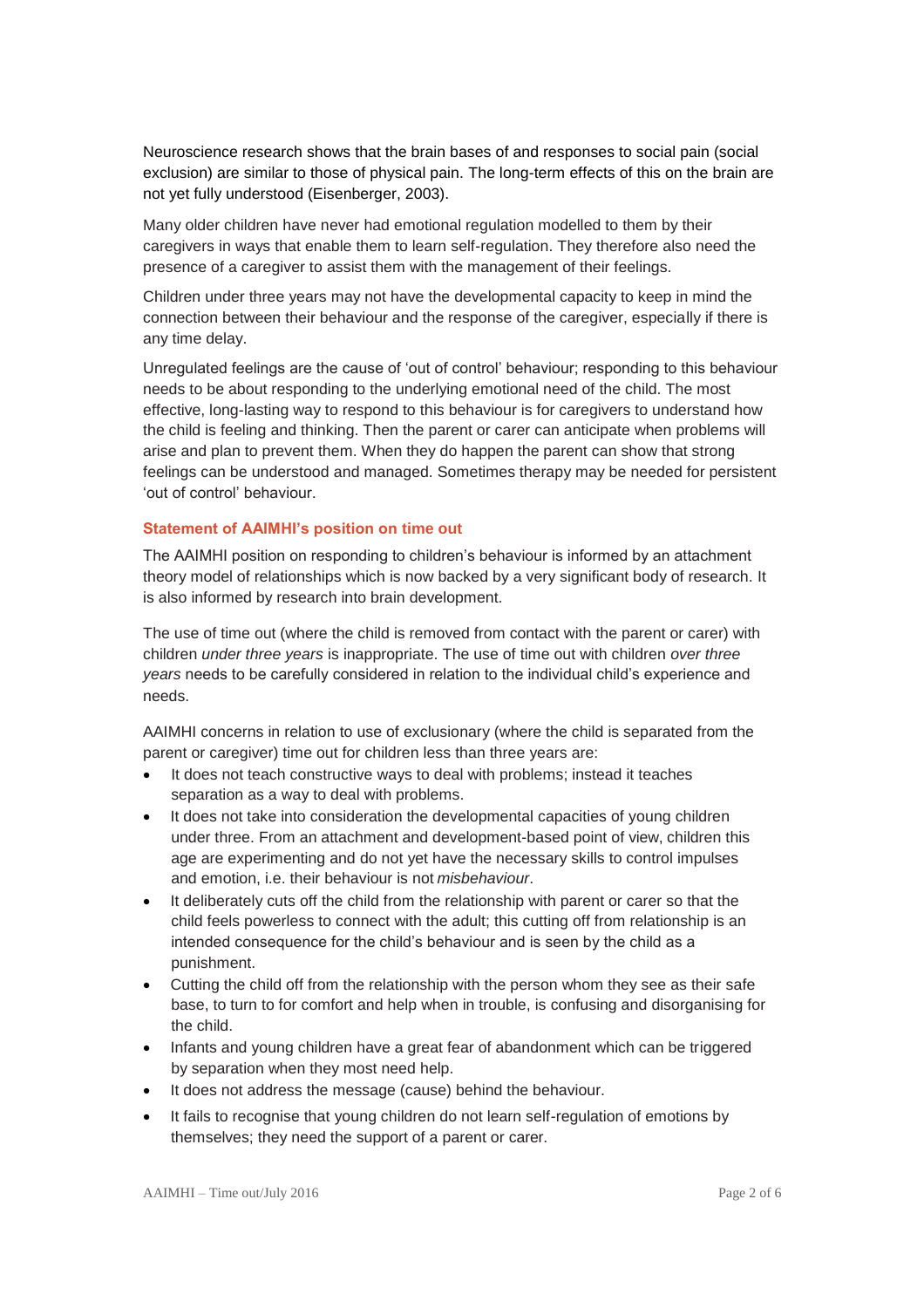#### **Recommendations**

Siegel and Bryson (2014) and Weininger (2002) recommend *Time In* parenting. Both their books have detailed information on how to do this. Both recommend attending to the child's internal state (feelings) rather than just responding to the external representation (behaviour). This needs to be done in connection with, not separation from, a caring adult.

Siegel and Bryson (2014) recommend that in the context of discipline parents ask themselves what it is that they want to teach and what is the best way to teach it. By this they mean teach in the positive sense of what they want the child to learn to do, not what they want to stop the child from doing.

Reinsberg (1999) list five points to consider in responding to a child:

- Is this a developmental stage?
- Is this an individual or temperamental difference?
- Is the environment causing the behaviour?
- Does the child not know something but is ready to learn?
- Does the child have unmet emotional needs?

## **Some practical suggestions**

- 1. Make sure the child's environment provides for the basic needs of love, emotional and physical security, room to explore and encouragement. The emotional context should be with the parent and child in a partnership for growing and learning, not an oppositional one of controlling.
- 2. The parent needs to be the one in charge (in a guiding way), wiser than the young child. The child does better with a confident, kind caregiver.
- 3. Let young children be as much involved in helping with activities as is sensible. Show children how to do things that they can feel good about.
- 4. Monitor a young child's activities and emotional state. Watch for early signs of distress or difficulty and act then (divert, attend to needs, give a hug, change the activity) rather than waiting for the emotional response to develop.
- 5. Respond to precipitating factors such as a child's level of tiredness or excitement or family changes such as a new baby.
- 6. Calming routines before difficult situations are a good idea to get your child in calm, well balanced state, for example a quiet game, a bath, a walk outside, a story.
- 7. Give young children choices where possible and within their capability.
- 8. Anticipate difficult situations. Think about when they happen and plan to avoid them if possible. For example, take with you some things to amuse a young child. Watching adults is very boring for them. If not, talk to the child about the situation ahead of time. Challenge the child with how you would like things to go: "I wonder if you would be able to (be clever, strong etc.) and help me do this?" Have a plan in case things don't go well.
- 9. Think about the event from the child's perspective.
- 10. If you see an emotion rising in the child, note it and name it with them. Naming feelings helps children to manage them. For example:
	- "You are getting cross I know"
	- "I understand you would like … but we can't because …"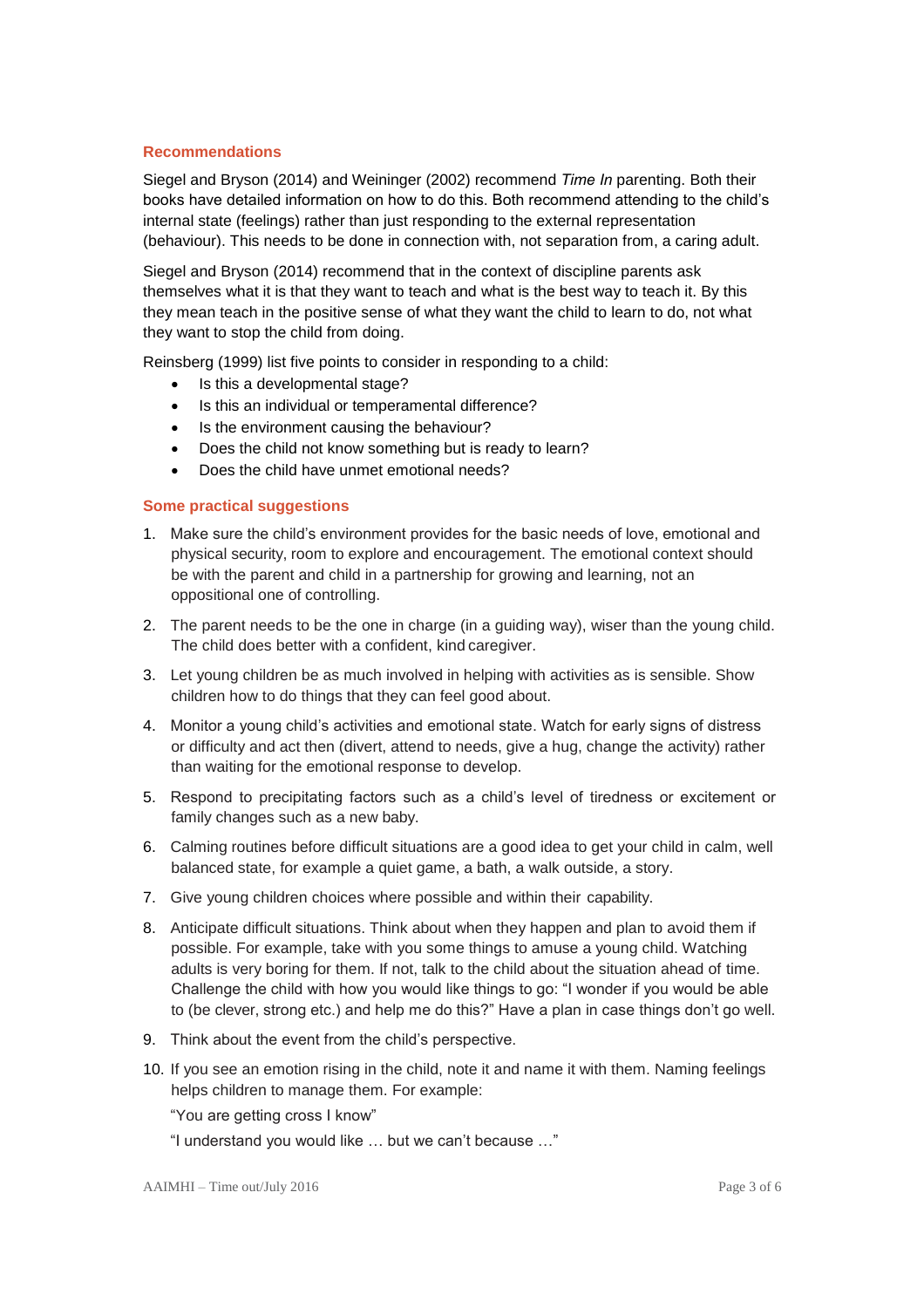Give a short reason:

"We have to make sure you are (healthy, safe, kind to others etc.)".

"I can help you do (something else)."

Or a challenge to the child of something acceptable to you:

"Do you think you could …?"

- 11. If the above does not work, take the child away from the situation but keep the child with you ('time in'). Remain as calm as you can and consistently restate your decision. Acknowledge the child's feeling. Offer to connect with the child. "I know it is hard. Do you want a hug?"
- 12. Predict that this will be over soon. "I know we can calm you down. Very soon you will fine again".
- 13. Importantly, parents who are very upset themselves need to take a break, as long as the child is safe. Helping parents to find support is important; there are always times in parenting when this is needed.

## **Specific resources for helping one- and two-year-olds (and older) with behaviour and feelings**

#### *Time in*

The Circle of Security model lists a step by step process called *Time In* during which the adult helps the child 'organise their feelings'. In their approach, *Time Out* is for the parent to calm down (emotionally re-regulate) in order to be in a good state to respond to the child. See: [www.circleofsecurity.com](http://www.circleofsecurity.com/)

#### *Time in Parenting*

This book by Otto Weininger is highly recommended for helping children to learn strategies for self-regulation. It states, "When children are upset, out of control, rude or angry, what they need most is to be with a safe and accepting adult. They need to be with someone who is calm and non-punitive, and can recognize that anyone can get very upset at one time or other. They also need someone who can help them express these strong feelings appropriately". The context of responding to young children's behaviour is to use the parental relationship with the child to assist the child with emotional regulation, i.e. young children learn emotional regulation in the context of the relationship and with the support of the parent. It is not something they learn alone.

Weininger makes the following points about exclusionary time out. "... it assumes that, at any age, we learn by ourselves and do not need others to help us. It assumes that we already somehow know the 'right' way to do things and can simply go to our room and 'tune into' the right way. Again, it appears to the child we do not need anyone to help us do this … I do not believe that children of two, three, four, five or even six are able to perform such thinking tasks because they do not yet have the reflective skills to do so … time out … is a punishment that deprives a child of the very relationship that he needs at the time the punishment is given."

See: Weininger, Otto (2002). *Time-in parenting: how to teach children emotional self-control, life skills, and problem solving by lending yourself and staying connected.* Toronto: L Rinascente Books. Available in Australia from Open Leaves Books, Phone: 07 38440169.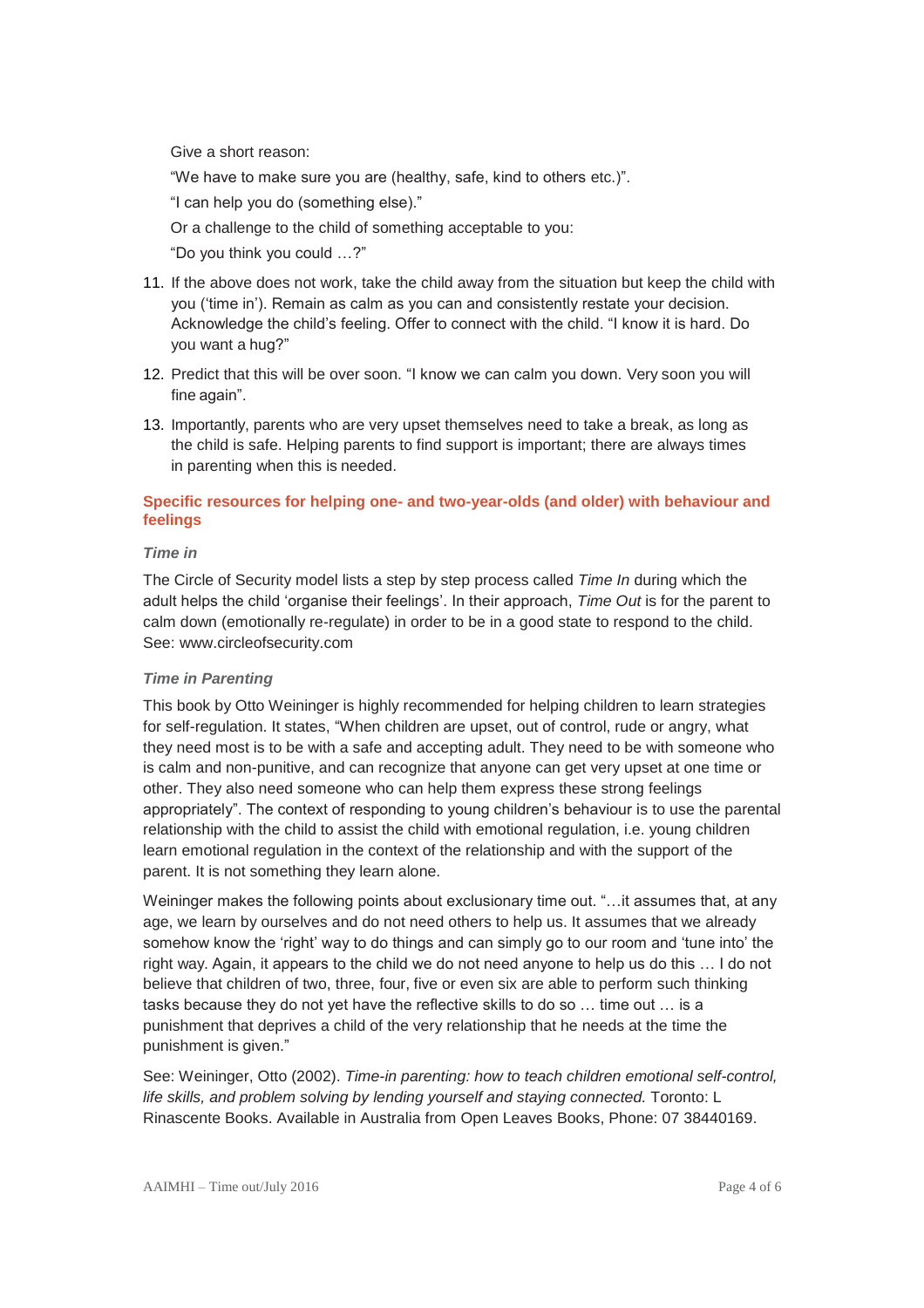## *No-drama Discipline: the Whole Brain Way to Calm the Chaos and Nurture Your child's Developing Mind*

Coming from a background of neuroscience these authors note the effect of social exclusion on the brain and recommend connection and empathy as the way to assist the child in learning to manage their feelings and take responsibility. When a child is in trouble is when they need the help and comfort of the adult, so their advice is to connect and then redirect, saying no to inappropriate behaviour, but yes to emotions. There is guidance in this book about how to do this in practice.

#### *The Emotional Life of the Toddler*

This book by Alicia Lieberman also has very helpful information about toddlers and how the way we respond to them helps them with important learning and development. It gives parents and carers a real insight into the world of the toddler and what is behind their actions and feelings.

#### **References**

- Berlin LJ, Ziv Y, Amaya-Jackson L, Greenberg MT (Eds) (2005). *Enhancing Early Attachments*. Duke Series in Child Development and Public Policy. New York: The Guilford Press.
- Betz C (1994). Beyond time-out: Tips from a teacher. *Young Children* 49:3, 10-14.
- Cassidy J & Shaver PR (Eds) (2000) *Handbook of Attachment.* New York: The Guilford Press.
- Eisenberger N *et al*. (2003). Does rejection hurt? An fMRI study of social exclusion. *Science* 302, 290.
- Elkind D (2001). Instructive discipline is built on under- standing: Choosing time-in. *Child Care Information Exchange* 141, 7-8.
- Fonagy P (1996). *Prevention, the Appropriate Target of Infant Psychotherapy*. Plenary address at the sixth World Congress of the World Association for Infant Mental Health. Tampere, Finland. July.
- Gartrell D (2001). Replacing time-out. Part one Using guidance to build an encouraging classroom. *Young Children* 56:6, 8-16.
- Gartrell, D (2002). Replacing time-out. Part two Using guidance to maintain an encouraging classroom. *Young Children 57:2,* 36-43.
- Haiman PE (1998). 'Time out' to correct misbehavior may aggravate it instead. *Brown University Child & Adolescent Behavior Letter* 14:10, 1-4.
- Hannon J (2002). No time for time out. *Kappa Delta Pi Record* 38, 112-4.
- Lang L (1997). Too much time out. *Teacher Magazine* 8, 6-7.

Lieberman A. (1993). *The Emotional Life of the Toddler*. USA: The Free Press.

Readdick CA. & Chapman PL (2001). Young children's perceptions of time out. *Journal of Research in Child- hood Education* 15*,* 81-87.

- Reinsberg J (1999). Understanding young children's behavior. *Young Children* 54:4, 54-57.
- Schore A (1994). *Affect Regulation and the Origin of the Self: the Neurobiology of Emotional Development*. Hillsdale NJ: Lawrence Erlbaum.
- Schreiber ME (1999). Time-outs for toddlers: Is our goal punishment or education? *Young Children* 54:4, 22-25.